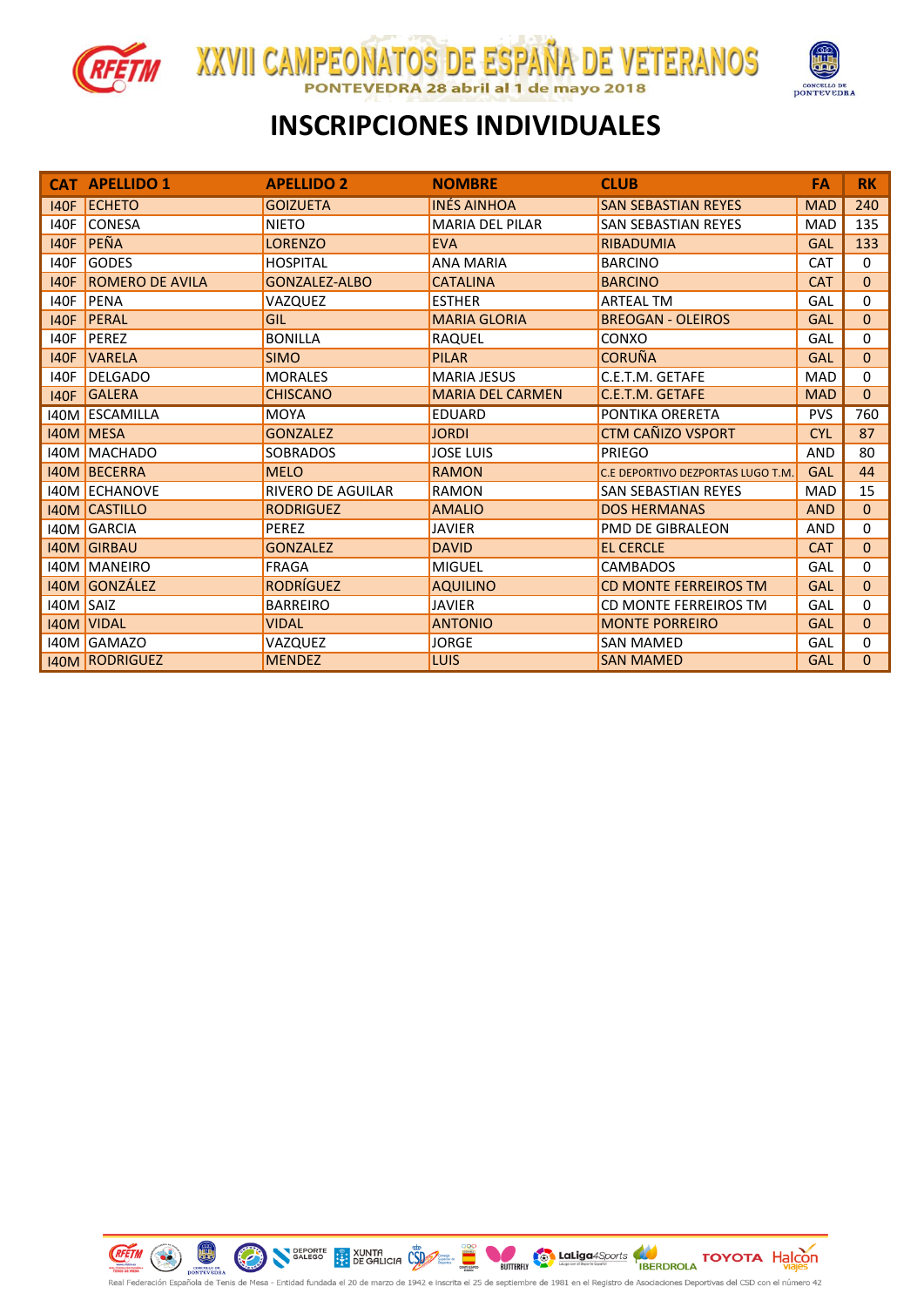



#### **INSCRIPCIONES INDIVIDUALES**

XXVII CAMPEONATOS DE ESPAÑA DE VETERANOS

28 abril al 1 de mayo 2018

|                  | <b>CAT APELLIDO 1</b> | <b>APELLIDO 2</b>        | <b>NOMBRE</b>           | <b>CLUB</b>                  | FA         | <b>RK</b>    |
|------------------|-----------------------|--------------------------|-------------------------|------------------------------|------------|--------------|
|                  | <b>I50M DIAMANDI</b>  |                          | 0 GHERASIM              | <b>CTM PROGRESO</b>          | <b>MAD</b> | 1427         |
|                  | <b>I50M ABELAIRAS</b> | <b>LAVANDEIRA</b>        | <b>JOSE MANUEL</b>      | <b>ADX MILAGROSA</b>         | <b>GAL</b> | 706          |
|                  | <b>I50M LOPEZ</b>     | <b>SANCHEZ</b>           | <b>FRANCISCO JAVIER</b> | <b>SAN SEBASTIAN REYES</b>   | <b>MAD</b> | 463          |
|                  | <b>I50M ECHÁNOVE</b>  | <b>RIVERO DE AGUILAR</b> | <b>MIGUEL</b>           | <b>SAN SEBASTIAN REYES</b>   | <b>MAD</b> | 300          |
|                  | <b>ISOM MONFORTE</b>  | <b>RADILLO</b>           | <b>CARLOS</b>           | <b>AVILES</b>                | <b>AST</b> | 247          |
|                  | <b>ISOM RADULESCU</b> |                          | 0 DAN                   | <b>INDEPENDIENTE-GAL</b>     | <b>GAL</b> | 249          |
|                  | <b>I50M BELLOSO</b>   | <b>FERNANDEZ</b>         | PABLO                   | <b>SAN SEBASTIAN REYES</b>   | <b>MAD</b> | 165          |
|                  | <b>I50M CAUDET</b>    | <b>TELLONS</b>           | <b>ROMAN</b>            | <b>BARCINO</b>               | <b>CAT</b> | 120          |
|                  | <b>I50M CARRACEDO</b> | ALVAREZ                  | <b>RICARDO</b>          | <b>ARTEAL TM</b>             | GAL        | 98           |
|                  | <b>ISOM PIÑEIRO</b>   | <b>SEIJIDO</b>           | <b>JOSE</b>             | <b>NARON TM</b>              | <b>GAL</b> | 77           |
|                  | <b>ISOM DIEGUEZ</b>   | <b>ARBOR</b>             | <b>EMILIO</b>           | <b>SAN MAMED</b>             | GAL        | 67           |
|                  | <b>I50M TORRES</b>    | <b>LUZ</b>               | <b>ESTEVE</b>           | <b>BARCINO</b>               | <b>CAT</b> | 60           |
|                  | <b>ISOM FERNANDEZ</b> | <b>CORA</b>              | <b>JOSE RAMON</b>       | <b>MERCANTIL VIGO</b>        | GAL        | 18           |
| <b>I50M LOIS</b> |                       | <b>GONZALEZ</b>          | <b>JUAN FERNANDO</b>    | <b>MERCANTIL VIGO</b>        | <b>GAL</b> | 16           |
|                  | <b>I50M DE PABLO</b>  | CASAS                    | MANUEL                  | <b>CTM CORVERASTUR</b>       | AST        | 15           |
|                  | <b>I50M CASABONA</b>  | <b>FINA</b>              | <b>OSCAR</b>            | <b>EL CERCLE</b>             | <b>CAT</b> | 15           |
|                  | I50M MONERA           | POU                      | <b>JESUS</b>            | EL CERCLE                    | <b>CAT</b> | 15           |
|                  | <b>I50M ESTEVEZ</b>   | <b>ABALDE</b>            | <b>FERNANDO</b>         | <b>BEMBRIVE</b>              | <b>GAL</b> | 15           |
|                  | <b>I50M</b> ÁVILA     | <b>MELINS</b>            | <b>JOSÉ MANUEL</b>      | <b>CTM PROGRESO</b>          | <b>MAD</b> | 15           |
|                  | <b>I50M MONCHO</b>    | <b>RAYNAUD</b>           | <b>JAIME</b>            | <b>CTM PROGRESO</b>          | <b>MAD</b> | 15           |
|                  | <b>I50M TRAPIELLO</b> | <b>CASTRO</b>            | <b>LUIS ALBERTO</b>     | <b>SAN SEBASTIAN REYES</b>   | <b>MAD</b> | 15           |
|                  | <b>I50M HEREDIA</b>   | <b>LARIOS</b>            | <b>JOSE MARIA</b>       | <b>PMD DE GIBRALEON</b>      | <b>AND</b> | $\Omega$     |
|                  | <b>I50M MORALES</b>   | VALVERDE                 | <b>ENRIQUE JOSE</b>     | PMD DE GIBRALEON             | <b>AND</b> | 0            |
|                  | <b>I50M CASAS</b>     | <b>LOPEZ</b>             | <b>ANTONIO</b>          | <b>AD VINCIOS</b>            | <b>GAL</b> | $\mathbf{0}$ |
|                  | <b>I50M RODRIGUEZ</b> | <b>BADIA</b>             | <b>RAFAEL</b>           | <b>AD VINCIOS</b>            | GAL        | 0            |
|                  | <b>I50M OLIVEIRA</b>  | PEREZ                    | <b>ANTONIO</b>          | <b>BEMBRIVE</b>              | <b>GAL</b> | $\mathbf{0}$ |
|                  | <b>I50M BARREIRO</b>  | <b>ALVAREZ</b>           | SERAFIN                 | <b>CAMBADOS</b>              | GAL        | 0            |
|                  | <b>I50M PADIN</b>     | <b>MONTANS</b>           | <b>FERNANDO JOSÉ</b>    | <b>CAMBADOS</b>              | <b>GAL</b> | $\Omega$     |
|                  | <b>ISOM REGUEIRO</b>  | <b>MARTINEZ</b>          | <b>ANTONIO ANGEL</b>    | <b>CAMBADOS</b>              | GAL        | 0            |
|                  | <b>I50M REGUEIRO</b>  | <b>MARTINEZ</b>          | <b>JULIO</b>            | <b>CAMBADOS</b>              | <b>GAL</b> | $\Omega$     |
|                  | I50M VIDAL            | <b>DAPORTA</b>           | <b>JORGE JUAN</b>       | <b>CAMBADOS</b>              | GAL        | 0            |
|                  | <b>I50M ALONSO</b>    | <b>VAZQUEZ</b>           | <b>JOSE MANUEL</b>      | <b>CD MONTE FERREIROS TM</b> | <b>GAL</b> | $\Omega$     |
|                  | <b>ISOM BORRAS</b>    | SANJURJO                 | <b>JUAN JESUS</b>       | <b>CTM VIGO</b>              | GAL        | 0            |
|                  | <b>I50M GOMEZ</b>     | <b>SANCHEZ</b>           | <b>EMILIO</b>           | <b>GRUMICO</b>               | <b>GAL</b> | $\mathbf{0}$ |
|                  | <b>I50M GARCIA</b>    | <b>LOBATO</b>            | <b>MANUEL ANGEL</b>     | <b>MONTE PORREIRO</b>        | GAL        | 0            |
|                  | <b>ISOM QUINTANA</b>  | <b>MÍGUEZ</b>            | <b>ANTONIO</b>          | <b>MONTE PORREIRO</b>        | <b>GAL</b> | $\Omega$     |
|                  | <b>I50M SANMARTIN</b> | GIL                      | <b>JUAN ANTONIO</b>     | RIBADUMIA                    | GAL        | 0            |
|                  | <b>I50M GOMEZ</b>     | <b>MARQUEZ</b>           | <b>FRANCISCO</b>        | C.E.T.M. GETAFE              | <b>MAD</b> | $\pmb{0}$    |
|                  | <b>I50M GUELBENZU</b> | <b>FERNANDEZ</b>         | <b>IGNACIO JUAN</b>     | NATACION PAMPLONA            | <b>NAV</b> | 0            |

**REETIN** CO PONTEVEDRA

**Canadiga 4Sports** COYOTA Halcon SEPORTE BY XUNTA CONTE TO BUTTERFLY onteventa<br>iola de Tenis de Mesa - Entidad fundada el 20 de marzo de 1942 e inscrita el 25 de septiembre de 1981 egistro de Asociaciones Deportivas del CSD con el número 42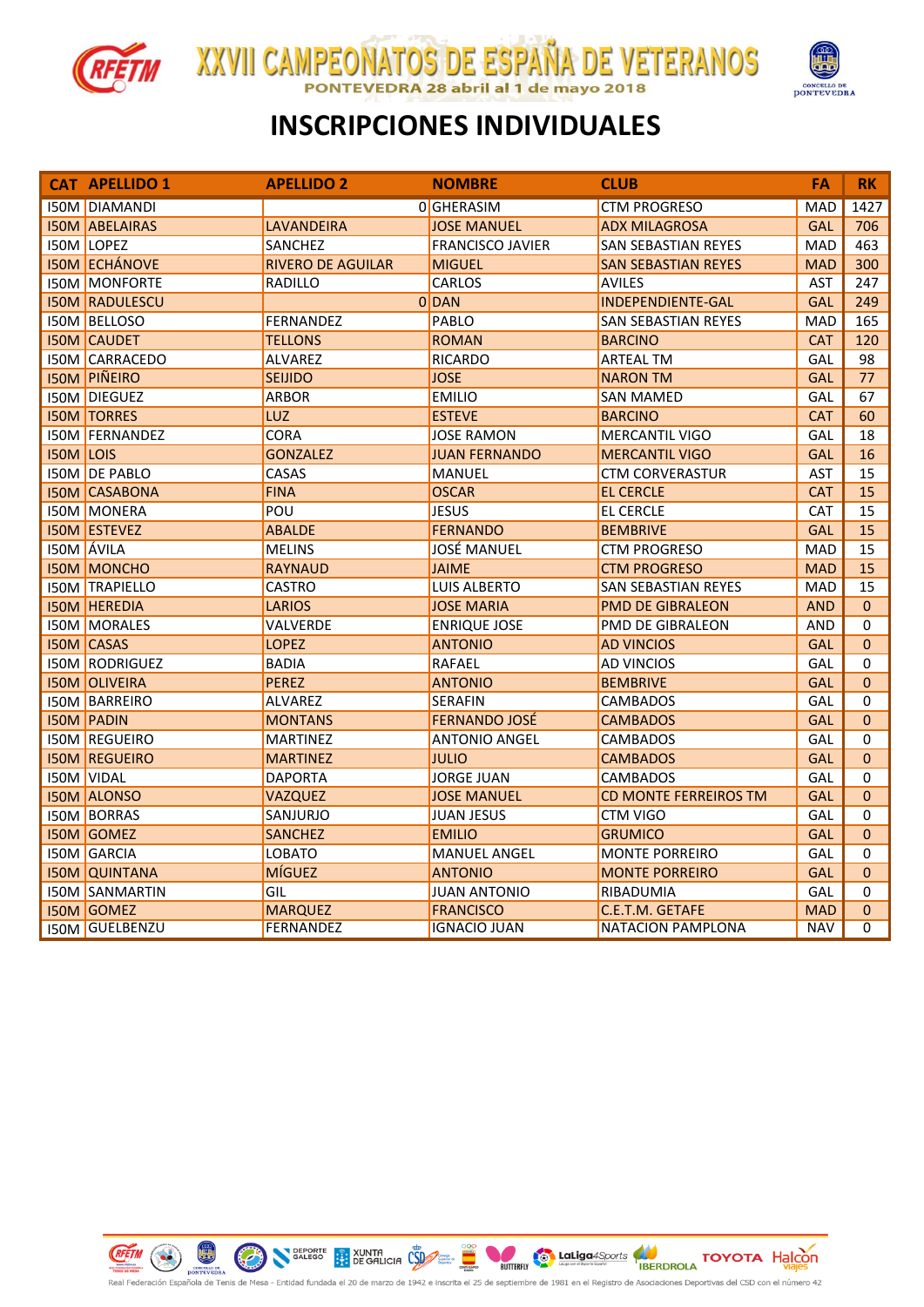



#### **INSCRIPCIONES INDIVIDUALES**

**XXVII CAMPEONATOS DE ESPAÑA DE VETERANOS** 

28 abril al 1 de mayo 2018

|      | <b>CAT APELLIDO 1</b>  | <b>APELLIDO 2</b> | <b>NOMBRE</b>           | <b>CLUB</b>                | FA         | <b>RK</b>   |
|------|------------------------|-------------------|-------------------------|----------------------------|------------|-------------|
|      | <b>I60M GARCIA</b>     | <b>CATALA</b>     | <b>RICARDO</b>          | <b>SAN SEBASTIAN REYES</b> | <b>MAD</b> | 398         |
|      | 160M AZCON             | <b>BIETO</b>      | <b>JOAQUIN</b>          | <b>CTT CARDEDEU</b>        | <b>CAT</b> | 375         |
|      | <b>I60M GARRIGA</b>    | <b>MINGUELL</b>   | <b>ALBERT</b>           | <b>EL CENTRE</b>           | <b>CAT</b> | 300         |
|      | <b>I60M CARMONA</b>    | <b>RODRIGUEZ</b>  | <b>MANUEL</b>           | <b>CTT CARDEDEU</b>        | <b>CAT</b> | 276         |
|      | <b>I60M PEÑA</b>       | <b>PEREZ</b>      | <b>CLEMENTE</b>         | <b>BARCINO</b>             | <b>CAT</b> | 120         |
|      | <b>I60M MENDIGUREN</b> | <b>GARCIA</b>     | <b>FRANCISCO JAVIER</b> | <b>SAN SEBASTIAN REYES</b> | <b>MAD</b> | 114         |
|      | <b>160M BARREIRO</b>   | <b>ALVAREZ</b>    | <b>ENRIQUE</b>          | <b>CAMBADOS</b>            | <b>GAL</b> | 84          |
|      | <b>I60M GOMEZ</b>      | <b>GONZALEZ</b>   | <b>ANTONIO</b>          | <b>SAN MAMED</b>           | GAL        | 76          |
|      | <b>I60M VIADE</b>      | <b>RIART</b>      | <b>ANTONIO</b>          | <b>EL CENTRE</b>           | <b>CAT</b> | 45          |
|      | <b>I60M MENDEZ</b>     | <b>HIERRO</b>     | <b>RICARDO</b>          | <b>DOS HERMANAS</b>        | <b>AND</b> | 0           |
|      | <b>160M CALVO</b>      | <b>RUESCAS</b>    | <b>LUIS</b>             | <b>PRIEGO</b>              | <b>AND</b> | $\Omega$    |
|      | <b>160M CHOUBINE</b>   | <b>CHOUBINE</b>   | <b>VLADIMIR</b>         | <b>PRIEGO</b>              | <b>AND</b> | $\Omega$    |
|      | <b>I60M FERNANDEZ</b>  | <b>ALBORES</b>    | <b>JOSE</b>             | <b>ARTEAL TM</b>           | <b>GAL</b> | $\Omega$    |
|      | <b>I60M FERNANDEZ</b>  | <b>PONTIGO</b>    | <b>JOSE MANUEL</b>      | <b>BREOGAN - OLEIROS</b>   | GAL        | 0           |
|      | <b>I60M PADIN</b>      | <b>OUBIÑA</b>     | <b>RAMON</b>            | <b>CAMBADOS</b>            | <b>GAL</b> | $\Omega$    |
|      | <b>IGOM CARRACEDO</b>  | <b>ALVAREZ</b>    | <b>JESUS</b>            | CONXO                      | GAL        | 0           |
|      | <b>160M BRANDARIZ</b>  | <b>GOMEZ</b>      | <b>SANTIGO</b>          | <b>GRUMICO</b>             | <b>GAL</b> | $\Omega$    |
|      | <b>I60M CASANOVA</b>   | <b>NAVARRO</b>    | LUCIO                   | C.E.T.M. GETAFE            | <b>MAD</b> | 0           |
|      | <b>I60M MAESTU</b>     | <b>UNTURBE</b>    | <b>CEFERINO</b>         | <b>CTM PROGRESO</b>        | <b>MAD</b> | $\Omega$    |
|      | <b>I65M MALDONADO</b>  | <b>VIDAL</b>      | <b>MIGUEL</b>           | <b>SAN SEBASTIAN REYES</b> | <b>MAD</b> | 680         |
|      | <b>165M LARRIBA</b>    | <b>IBAÑEZ</b>     | LUIS                    | <b>EL CENTRE</b>           | <b>CAT</b> | 290         |
|      | <b>I65M ECHEVERRIA</b> | <b>URRETA</b>     | <b>JOSE ANTONIO</b>     | ATL SAN SEBASTIAN          | <b>PVS</b> | 120         |
|      | <b>I65M RAMOS</b>      | <b>SORIA</b>      | <b>CARLOS</b>           | <b>EL CERCLE</b>           | <b>CAT</b> | 108         |
|      | <b>I65M PASCUAL</b>    | <b>VILLAR</b>     | <b>JESUS</b>            | <b>SAN SEBASTIAN REYES</b> | <b>MAD</b> | 108         |
|      | <b>I65M GARCIA</b>     | <b>SANCHEZ</b>    | <b>LUIS</b>             | <b>SAN SEBASTIAN REYES</b> | <b>MAD</b> | 65          |
| 165M | <b>GONZALEZ</b>        | <b>MOREIRA</b>    | <b>CLAUDIO RUFINO</b>   | <b>BEMBRIVE</b>            | GAL        | $\Omega$    |
|      | <b>165M ALONSO</b>     | <b>FERNANDEZ</b>  | <b>RAFAEL</b>           | <b>MONTE PORREIRO</b>      | <b>GAL</b> | $\mathbf 0$ |
|      | 165M CORTIÑA           | VAZQUEZ           | <b>SERAFIN</b>          | <b>RABADE</b>              | GAL        | $\Omega$    |
|      | <b>I65M LOPEZ</b>      | <b>GONZALEZ</b>   | <b>ANTONIO</b>          | <b>SAN MAMED</b>           | <b>GAL</b> | $\Omega$    |
|      | <b>I65M BUSTAMANTE</b> | <b>GONZALEZ</b>   | <b>JUAN</b>             | <b>SAN SEBASTIAN REYES</b> | <b>MAD</b> | $\Omega$    |



**Cap LaLiga** 4Sports **COVOTA** Halcon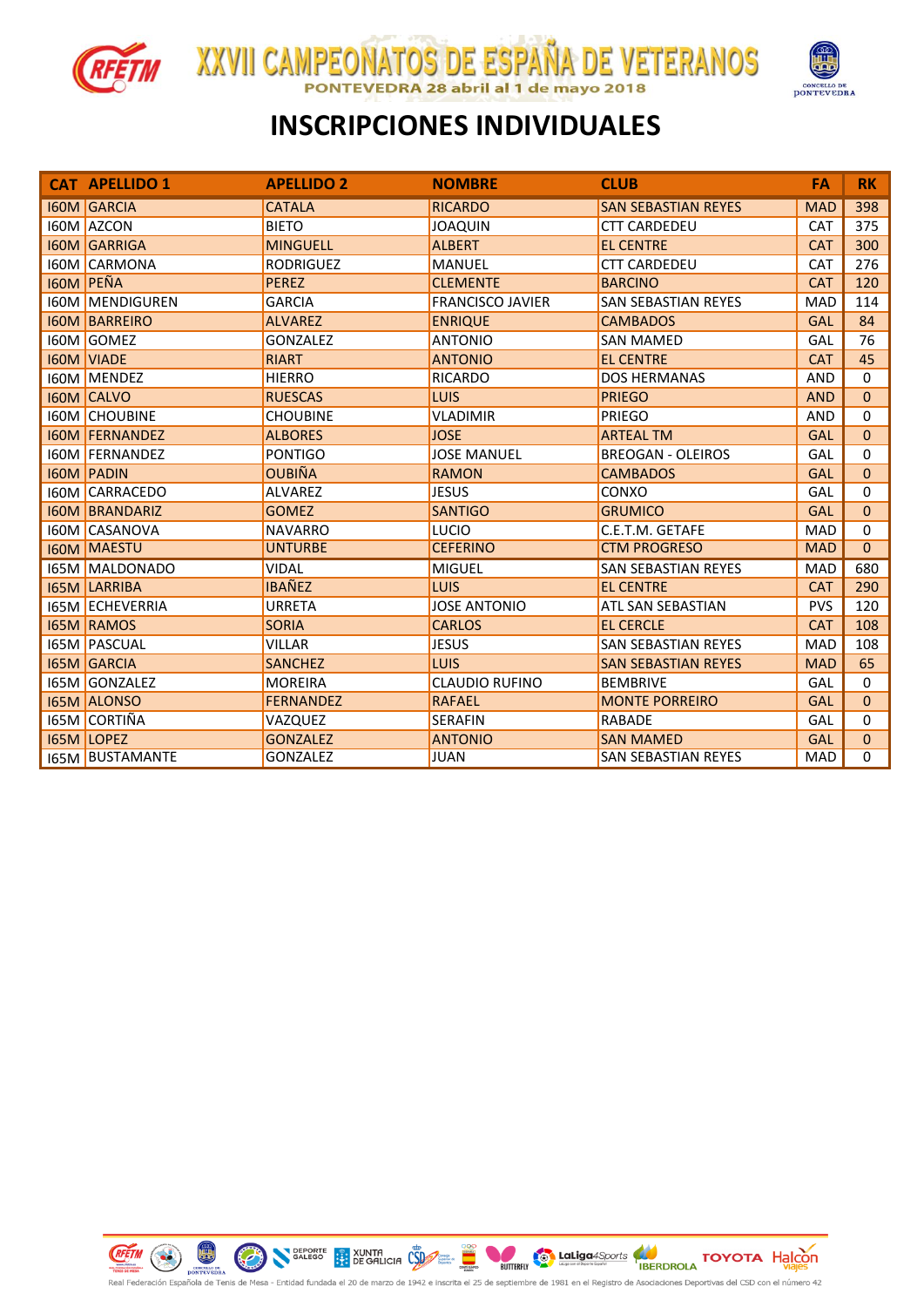

**XXVII CAMPEONATOS DE ESPAÑA DE VETERANOS** 28 abril al 1 de mayo 2018 **FDRA** 



#### **INSCRIPCIONES DOBLES**

| <b>CAT</b>                 | <b>APELLIDO 1</b>     | <b>APELLIDO 2</b>          | <b>NOMBRE</b>                    | <b>CLUB</b>                       | <b>FFTT</b>              | <b>RK</b>      | <b>TOT</b>     |
|----------------------------|-----------------------|----------------------------|----------------------------------|-----------------------------------|--------------------------|----------------|----------------|
| <b>D40M</b>                | <b>ESCAMILLA</b>      | <b>MOYA</b>                | <b>EDUARD</b>                    | <b>PONTIKA ORERETA</b>            | <b>PVS</b>               | 760            | 840            |
| <b>D40M</b>                | <b>MACHADO</b>        | <b>SOBRADOS</b>            | <b>JOSE LUIS</b>                 | <b>PRIEGO</b>                     | <b>AND</b>               | 80             | 840            |
| D40M                       | <b>ECHÁNOVE</b>       | RIVERO DE AGUILAR MIGUEL   |                                  | <b>SAN SEBASTIAN REYES</b>        | <b>MAD</b>               | 300            | 315            |
| D40M                       | <b>ECHANOVE</b>       | RIVERO DE AGUILAR RAMON    |                                  | <b>SAN SEBASTIAN REYES</b>        | <b>MAD</b>               | 15             | 315            |
| <b>D40M</b>                | <b>BECERRA</b>        | <b>MELO</b>                | <b>RAMON</b>                     | C.E DEPORTIVO DEZPORTAS LUGO T.M. | <b>GAL</b>               | 44             | 111            |
| <b>D40M</b>                | <b>DIEGUEZ</b>        | <b>ARBOR</b>               | <b>EMILIO</b>                    | <b>SAN MAMED</b>                  | <b>GAL</b>               | 67             | 111            |
| <b>D40M</b>                | <b>MONERA</b>         | POU                        | <b>JESUS</b>                     | <b>EL CERCLE</b>                  | <b>CAT</b>               | 15             | 15             |
| <b>D40M</b>                | <b>GIRBAU</b>         | <b>GONZALEZ</b>            | <b>DAVID</b>                     | <b>EL CERCLE</b>                  | CAT                      | 0              | 15             |
| <b>D40M</b>                | <b>MANEIRO</b>        | <b>FRAGA</b>               | <b>MIGUEL</b>                    | <b>CAMBADOS</b>                   | <b>GAL</b>               | 0              | $\overline{0}$ |
| <b>D40M</b>                | <b>BARREIRO</b>       | <b>ALVAREZ</b>             | <b>SERAFIN</b>                   | <b>CAMBADOS</b>                   | <b>GAL</b>               | $\mathbf{0}$   | $\mathbf{0}$   |
| D40M                       | <b>GONZÁLEZ</b>       | <b>RODRÍGUEZ</b>           | <b>AQUILINO</b>                  | <b>CD MONTE FERREIROS TM</b>      | <b>GAL</b>               | 0              | $\overline{0}$ |
| D40M                       | SAIZ                  | <b>BARREIRO</b>            | <b>JAVIER</b>                    | CD MONTE FERREIROS TM             | GAL                      | 0              | 0              |
| <b>D40M</b>                | <b>CASTILLO</b>       | <b>RODRIGUEZ</b>           | <b>AMALIO</b>                    | <b>DOS HERMANAS</b>               | <b>AND</b>               | 0              | $\overline{0}$ |
| <b>D40M</b>                | <b>MENDEZ</b>         | <b>HIERRO</b>              | <b>RICARDO</b>                   | <b>DOS HERMANAS</b>               | <b>AND</b>               | $\mathbf{0}$   | $\mathbf{0}$   |
| <b>D40M</b>                | <b>VIDAL</b>          | <b>VIDAL</b>               | <b>ANTONIO</b>                   | <b>MONTE PORREIRO</b>             | <b>GAL</b>               | 0              | $\overline{0}$ |
| <b>D40M</b>                | <b>QUINTANA</b>       | MÍGUEZ                     | <b>ANTONIO</b>                   | <b>MONTE PORREIRO</b>             | <b>GAL</b>               | $\mathbf 0$    | 0              |
| <b>D40M</b>                | <b>GAMAZO</b>         | <b>VAZQUEZ</b>             | <b>JORGE</b>                     | <b>SAN MAMED</b>                  | <b>GAL</b>               | $\overline{0}$ | $\overline{0}$ |
| <b>D40M</b>                | <b>RODRIGUEZ</b>      | <b>MENDEZ</b>              | <b>LUIS</b>                      | <b>SAN MAMED</b>                  | <b>GAL</b>               | 0              | $\mathbf{0}$   |
| <b>D50M</b>                | <b>RADULESCU</b>      |                            | <b>DAN</b>                       | <b>INDEPENDIENTE-GAL</b>          | <b>GAL</b>               | 249            | 1676           |
| D50M                       | <b>DIAMANDI</b>       |                            | <b>GHERASIM</b>                  | <b>CTM PROGRESO</b>               | <b>MAD</b>               | 1427           | 1676           |
| <b>D50M</b>                | <b>LOPEZ</b>          | <b>SANCHEZ</b>             | <b>FRANCISCO JAVIER</b>          | <b>SAN SEBASTIAN REYES</b>        | <b>MAD</b>               | 410            | 575            |
| <b>D50M</b>                | <b>BELLOSO</b>        | <b>FERNANDEZ</b>           | <b>PABLO</b>                     | <b>SAN SEBASTIAN REYES</b>        | <b>MAD</b>               | 165            | 575            |
| <b>D50M</b>                | <b>MONFORTE</b>       | <b>RADILLO</b>             | <b>CARLOS</b>                    | <b>AVILES</b>                     | <b>AST</b>               | 247            | 262            |
| D50M                       | DE PABLO              | CASAS                      | <b>MANUEL</b>                    | <b>CTM CORVERASTUR</b>            | <b>AST</b>               | 15             | 262            |
| <b>D50M</b><br><b>D50M</b> | <b>TORRES</b><br>PEÑA | <b>LUZ</b><br><b>PEREZ</b> | <b>ESTEVE</b><br><b>CLEMENTE</b> | <b>BARCINO</b><br><b>BARCINO</b>  | <b>CAT</b>               | 60             | 180            |
| <b>D50M</b>                | <b>TRAPIELLO</b>      | <b>CASTRO</b>              | <b>LUIS ALBERTO</b>              | <b>SAN SEBASTIAN REYES</b>        | <b>CAT</b><br><b>MAD</b> | 120<br>15      | 180<br>135     |
| D50M                       | <b>CAUDET</b>         | <b>TELLONS</b>             | <b>ROMAN</b>                     | <b>BARCINO</b>                    | CAT                      | 120            | 135            |
| <b>D50M</b>                | <b>CASABONA</b>       | <b>FINA</b>                | <b>OSCAR</b>                     | <b>EL CERCLE</b>                  | <b>CAT</b>               | 15             | 123            |
| D50M                       | <b>RAMOS</b>          | <b>SORIA</b>               | <b>CARLOS</b>                    | <b>EL CERCLE</b>                  | <b>CAT</b>               | 108            | 123            |
| <b>D50M</b>                | <b>ECHEVERRIA</b>     | <b>URRETA</b>              | <b>JOSE ANTONIO</b>              | <b>ATL SAN SEBASTIAN</b>          | <b>PVS</b>               | 120            | 120            |
| D50M                       | GUELBENZU             | <b>FERNANDEZ</b>           | <b>IGNACIO JUAN</b>              | <b>NATACION PAMPLONA</b>          | <b>NAV</b>               | $\mathbf 0$    | 120            |
| <b>D50M</b>                | <b>CARRACEDO</b>      | <b>ALVAREZ</b>             | <b>RICARDO</b>                   | <b>ARTEAL TM</b>                  | <b>GAL</b>               | 98             | 98             |
| D50M                       | <b>CARRACEDO</b>      | <b>ALVAREZ</b>             | <b>JESUS</b>                     | <b>CONXO</b>                      | <b>GAL</b>               | $\mathbf{0}$   | 98             |
| <b>D50M</b>                | <b>MONCHO</b>         | <b>RAYNAUD</b>             | <b>JAIME</b>                     | <b>CTM PROGRESO</b>               | <b>MAD</b>               | 15             | 30             |
|                            | D50M ÁVILA            | <b>MELINS</b>              | <b>JOSÉ MANUEL</b>               | <b>CTM PROGRESO</b>               | MAD                      | 15             | 30             |
| D50M                       | FERNANDEZ             | <b>CORA</b>                | <b>JOSE RAMON</b>                | <b>MERCANTIL VIGO</b>             | <b>GAL</b>               | 18             | 34             |
| D50M                       | LOIS                  | <b>GONZALEZ</b>            | <b>JUAN FERNANDO</b>             | <b>MERCANTIL VIGO</b>             | <b>GAL</b>               | 16             | 34             |
| D50M                       | <b>OLIVEIRA</b>       | <b>PEREZ</b>               | <b>ANTONIO</b>                   | <b>BEMBRIVE</b>                   | <b>GAL</b>               | $\overline{0}$ | 15             |
| D50M                       | <b>ESTEVEZ</b>        | ABALDE                     | <b>FERNANDO</b>                  | <b>BEMBRIVE</b>                   | <b>GAL</b>               | 15             | 15             |
| <b>D50M</b>                | <b>CASAS</b>          | <b>LOPEZ</b>               | <b>ANTONIO</b>                   | <b>AD VINCIOS</b>                 | <b>GAL</b>               | $\overline{0}$ | $\overline{0}$ |
| D50M                       | <b>RODRIGUEZ</b>      | <b>BADIA</b>               | <b>RAFAEL</b>                    | <b>AD VINCIOS</b>                 | <b>GAL</b>               | $\mathbf 0$    | $\mathbf 0$    |
| <b>D50M</b>                | <b>CASANOVA</b>       | <b>NAVARRO</b>             | <b>LUCIO</b>                     | C.E.T.M. GETAFE                   | <b>MAD</b>               | 0              | 0              |
| D50M                       | <b>GOMEZ</b>          | <b>MARQUEZ</b>             | <b>FRANCISCO</b>                 | C.E.T.M. GETAFE                   | <b>MAD</b>               | 0              | 0              |
| <b>D50M</b>                | <b>REGUEIRO</b>       | <b>MARTINEZ</b>            | <b>ANTONIO ANGEL</b>             | <b>CAMBADOS</b>                   | <b>GAL</b>               | 0              | $\mathbf 0$    |
| <b>D50M</b>                | <b>REGUEIRO</b>       | <b>MARTINEZ</b>            | <b>JULIO</b>                     | <b>CAMBADOS</b>                   | <b>GAL</b>               | 0              | $\mathbf 0$    |
| D50M                       | <b>PADIN</b>          | <b>MONTANS</b>             | <b>FERNANDO JOSÉ</b>             | <b>CAMBADOS</b>                   | <b>GAL</b>               | $\overline{0}$ | $\overline{0}$ |
| D50M                       | <b>VIDAL</b>          | <b>DAPORTA</b>             | <b>JORGE JUAN</b>                | <b>CAMBADOS</b>                   | GAL                      | 0              | 0              |
| D50M                       | <b>GARCIA</b>         | <b>LOBATO</b>              | <b>MANUEL ANGEL</b>              | <b>MONTE PORREIRO</b>             | <b>GAL</b>               | $\overline{0}$ | $\overline{0}$ |
| <b>D50M</b>                | <b>ALONSO</b>         | <b>VAZQUEZ</b>             | <b>JOSE MANUEL</b>               | <b>CD MONTE FERREIROS TM</b>      | <b>GAL</b>               | 0              | $\pmb{0}$      |
| <b>D50M</b>                | <b>HEREDIA</b>        | <b>LARIOS</b>              | <b>JOSE MARIA</b>                | <b>PMD DE GIBRALEON</b>           | <b>AND</b>               | $\overline{0}$ | $\overline{0}$ |
| D50M                       | <b>MORALES</b>        | VALVERDE                   | <b>ENRIQUE JOSE</b>              | PMD DE GIBRALEON                  | AND                      | 0              | 0              |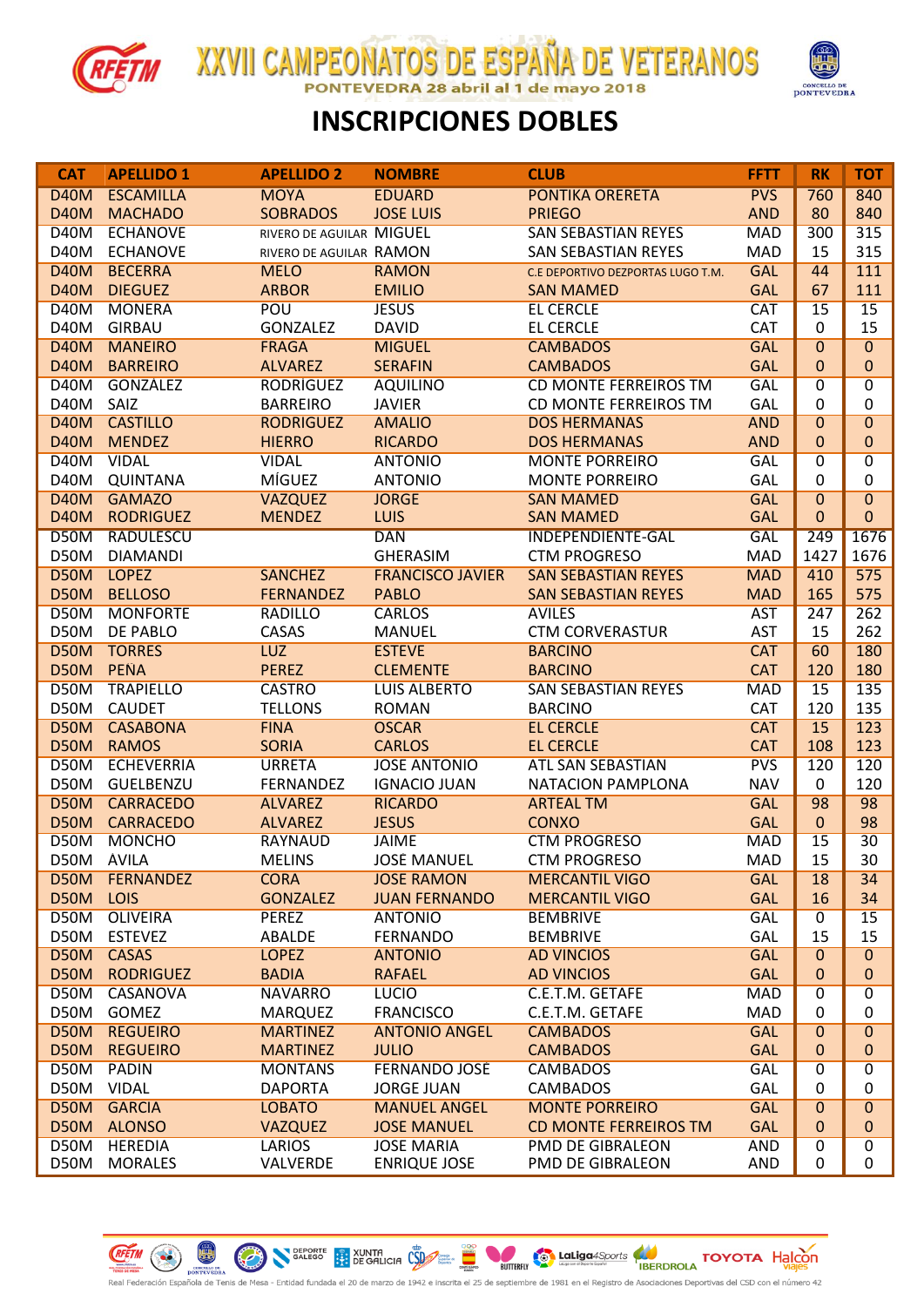

**XXVII CAMPEONATOS DE ESPAÑA DE VETERANOS** 28 abril al 1 de mayo 2018 **FDRA** 



## **INSCRIPCIONES DOBLES**

| <b>CAT</b>  | <b>APELLIDO 1</b>      | <b>APELLIDO 2</b>             | <b>NOMBRE</b>                    | <b>CLUB</b>                | <b>FFTT</b> | <b>RK</b>      | <b>TOT</b>     |
|-------------|------------------------|-------------------------------|----------------------------------|----------------------------|-------------|----------------|----------------|
| <b>D60M</b> | <b>MALDONADO</b>       | <b>VIDAL</b>                  | <b>MIGUEL</b>                    | <b>SAN SEBASTIAN REYES</b> | <b>MAD</b>  | 680            | 794            |
| <b>D60M</b> | <b>MENDIGUREN</b>      | <b>GARCIA</b>                 | <b>FRANCISCO JAVIER</b>          | <b>SAN SEBASTIAN REYES</b> | <b>MAD</b>  | 114            | 794            |
| <b>D60M</b> | <b>AZCON</b>           | <b>BIETO</b>                  | <b>JOAQUIN</b>                   | <b>CTT CARDEDEU</b>        | <b>CAT</b>  | 375            | 651            |
| D60M        | CARMONA                | <b>RODRIGUEZ</b>              | <b>MANUEL</b>                    | <b>CTT CARDEDEU</b>        | CAT         | 276            | 651            |
|             | D60M GARCIA            | <b>CATALA</b>                 | <b>RICARDO</b>                   | <b>SAN SEBASTIAN REYES</b> | <b>MAD</b>  | 398            | 398            |
|             | <b>D60M BUSTAMANTE</b> | <b>GONZALEZ</b>               | <b>JUAN</b>                      | <b>SAN SEBASTIAN REYES</b> | <b>MAD</b>  | $\mathbf{0}$   | 398            |
| <b>D60M</b> | <b>VIADE</b>           | <b>RIART</b>                  | <b>ANTONIO</b>                   | <b>EL CENTRE</b>           | <b>CAT</b>  | 45             | 345            |
| D60M        | <b>GARRIGA</b>         | <b>MINGUELL</b>               | <b>ALBERT</b>                    | <b>EL CENTRE</b>           | CAT         | 300            | 345            |
| <b>D60M</b> | <b>GARCIA</b>          | <b>SANCHEZ</b>                | <b>LUIS</b>                      | <b>SAN SEBASTIAN REYES</b> | <b>MAD</b>  | 65             | 173            |
| <b>D60M</b> | <b>PASCUAL</b>         | <b>VILLAR</b>                 | <b>JESUS</b>                     | <b>SAN SEBASTIAN REYES</b> | <b>MAD</b>  | 108            | 173            |
| <b>D60M</b> | <b>BARREIRO</b>        | <b>ALVAREZ</b>                | <b>ENRIQUE</b>                   | <b>CAMBADOS</b>            | GAL         | 84             | 84             |
| D60M        | <b>PADIN</b>           | <b>OUBIÑA</b>                 | <b>RAMON</b>                     | <b>CAMBADOS</b>            | GAL         | 0              | 84             |
| <b>D60M</b> | <b>GOMEZ</b>           | <b>GONZALEZ</b>               | <b>ANTONIO</b>                   | <b>SAN MAMED</b>           | <b>GAL</b>  | 76             | 76             |
| <b>D60M</b> | <b>LOPEZ</b>           | <b>GONZALEZ</b>               | <b>ANTONIO</b>                   | <b>SAN MAMED</b>           | <b>GAL</b>  | $\mathbf{0}$   | 76             |
| <b>D60M</b> | <b>CALVO</b>           | <b>RUESCAS</b>                | <b>LUIS</b>                      | <b>PRIEGO</b>              | <b>AND</b>  | $\overline{0}$ | $\overline{0}$ |
| D60M        | <b>CHOUBINE</b>        | <b>CHOUBINE</b>               | <b>VLADIMIR</b>                  | <b>PRIEGO</b>              | <b>AND</b>  | 0              | 0              |
| <b>DF</b>   | <b>CONESA</b>          | <b>NIETO</b>                  | <b>MARIA DEL PILAR</b>           | <b>SAN SEBASTIAN REYES</b> | <b>MAD</b>  | 135            | 375            |
| DF          | <b>ECHETO</b>          | <b>GOIZUETA</b>               | <b>INÉS AINHOA</b>               | <b>SAN SEBASTIAN REYES</b> | <b>MAD</b>  | 240            | 375            |
| DF          | <b>PENA</b>            | <b>VAZQUEZ</b>                | <b>ESTHER</b>                    | <b>ARTEAL TM</b>           | <b>GAL</b>  | $\overline{0}$ | $\overline{0}$ |
| DF          | VARELA                 | <b>SIMO</b>                   | PILAR                            | <b>CORUÑA</b>              | GAL         | $\mathbf 0$    | $\mathbf 0$    |
| DF          | <b>GODES</b>           | <b>HOSPITAL</b>               | <b>ANA MARIA</b>                 | <b>BARCINO</b>             | <b>CAT</b>  | $\overline{0}$ | $\overline{0}$ |
| DF          | <b>ROMERO DE AVILA</b> | <b>GONZALEZ-ALBO CATALINA</b> |                                  | <b>BARCINO</b>             | <b>CAT</b>  | $\mathbf{0}$   | $\pmb{0}$      |
| DF          | <b>PERAL</b>           | GIL                           | <b>MARIA GLORIA</b>              | <b>BREOGAN - OLEIROS</b>   | <b>GAL</b>  | $\overline{0}$ | $\overline{0}$ |
| DF          | <b>PEREZ</b>           | <b>BONILLA</b>                | <b>RAQUEL</b>                    | CONXO                      | GAL         | 0              | 0              |
| DF          | <b>DELGADO</b>         | <b>MORALES</b>                | <b>MARIA JESUS</b>               | C.E.T.M. GETAFE            | <b>MAD</b>  | 0              | $\overline{0}$ |
| DF          | <b>GALERA</b>          | <b>CHISCANO</b>               | MARIA DEL CARMEN C.E.T.M. GETAFE |                            | <b>MAD</b>  | $\mathbf{0}$   | $\mathbf{0}$   |
| <b>DX</b>   | <b>ECHETO</b>          | <b>GOIZUETA</b>               | <b>INES AINHOA</b>               | <b>SAN SEBASTIAN REYES</b> | <b>MAD</b>  | 240            | 540            |
| <b>DX</b>   | <b>ECHÁNOVE</b>        | RIVERO DE AGUILAR MIGUEL      |                                  | <b>SAN SEBASTIAN REYES</b> | <b>MAD</b>  | 300            | 540            |
| <b>DX</b>   | <b>CONESA</b>          | <b>NIETO</b>                  | <b>MARIA DEL PILAR</b>           | <b>SAN SEBASTIAN REYES</b> | <b>MAD</b>  | 135            | 150            |
| <b>DX</b>   | <b>TRAPIELLO</b>       | <b>CASTRO</b>                 | <b>LUIS ALBERTO</b>              | <b>SAN SEBASTIAN REYES</b> | <b>MAD</b>  | 15             | 150            |
| DX          | <b>SANMARTIN</b>       | GIL                           | <b>JUAN ANTONIO</b>              | RIBADUMIA                  | <b>GAL</b>  | $\overline{0}$ | 133            |
| <b>DX</b>   | PEÑA                   | LORENZO                       | <b>EVA</b>                       | RIBADUMIA                  | GAL         | 133            | 133            |
| <b>DX</b>   | <b>GODES</b>           | <b>HOSPITAL</b>               | <b>ANA MARIA</b>                 | <b>BARCINO</b>             | <b>CAT</b>  | $\overline{0}$ | 120            |
| <b>DX</b>   | <b>CAUDET</b>          | <b>TELLONS</b>                | <b>ROMAN</b>                     | <b>BARCINO</b>             | <b>CAT</b>  | 120            | 120            |
| DX          | <b>CARRACEDO</b>       | <b>ALVAREZ</b>                | <b>RICARDO</b>                   | <b>ARTEAL TM</b>           | <b>GAL</b>  | 98             | 98             |
| DX          | <b>PENA</b>            | VAZQUEZ                       | <b>ESTHER</b>                    | ARTEAL TM                  | GAL         | 0              | 98             |
| <b>DX</b>   | <b>DELGADO</b>         | <b>MORALES</b>                | <b>MARIA JESUS</b>               | C.E.T.M. GETAFE            | <b>MAD</b>  | 0              | $\mathbf{0}$   |
| <b>DX</b>   | <b>GOMEZ</b>           | <b>MARQUEZ</b>                | <b>FRANCISCO</b>                 | C.E.T.M. GETAFE            | <b>MAD</b>  | 0              | $\mathbf 0$    |
| DX          | <b>GALERA</b>          | <b>CHISCANO</b>               | MARIA DEL CARMEN C.E.T.M. GETAFE |                            | <b>MAD</b>  | $\overline{0}$ | $\overline{0}$ |
| <b>DX</b>   | CASANOVA               | <b>NAVARRO</b>                | <b>LUCIO</b>                     | C.E.T.M. GETAFE            | <b>MAD</b>  | 0              | 0              |
| <b>DX</b>   | <b>PEREZ</b>           | <b>BONILLA</b>                | <b>RAQUEL</b>                    | <b>CONXO</b>               | <b>GAL</b>  | $\overline{0}$ | $\overline{0}$ |
| <b>DX</b>   | <b>CARRACEDO</b>       | <b>ALVAREZ</b>                | <b>JESUS</b>                     | <b>CONXO</b>               | <b>GAL</b>  | $\mathbf{0}$   | $\mathbf 0$    |

**Canadiga 4Sports** COYOTA Halcon

.<br>Registro de Asociaciones Deportivas del CSD con el número 42

**CEFTIN** CONTRESSER CONTRESSER CONTRESSER CONTRESSER CONTRESSER DE GALLEGO CONTRESSER CONTRESSER CONTRESSER CONTRESSER CONTRESSER CONTRESSER CONTRESSER CONTRESSER CONTRESSER CONTRESSER CONTRESSER CONTRESSER CONTRESSER CONT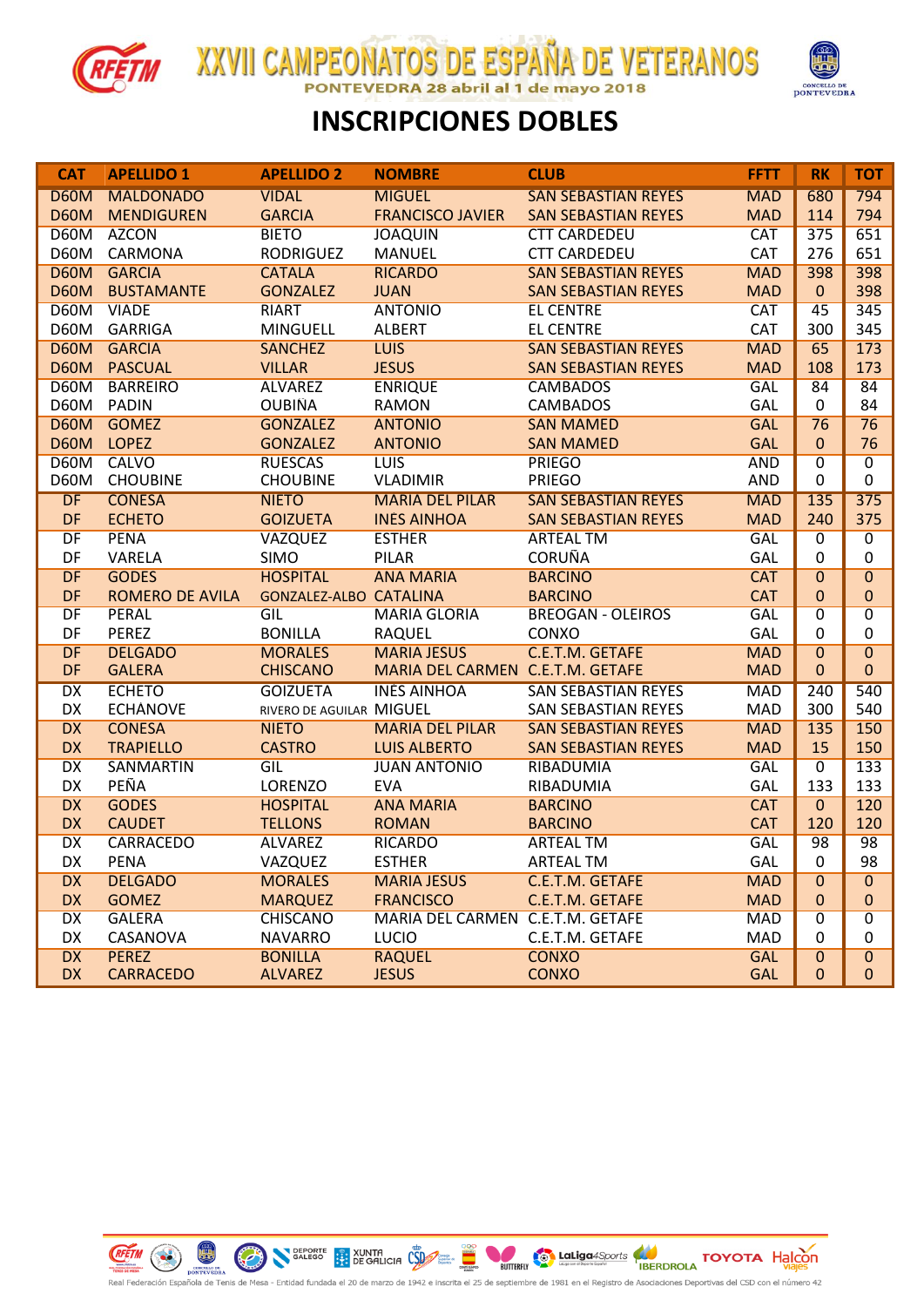

**REETIN** CO PONTEVEDRA

 $\begin{pmatrix} 1 \\ 2 \end{pmatrix}$ 

ola de Tenis de Mesa





## **INSCRIPCIONES EQUIPOS**

| <b>NOMBRE:</b> |                                 | <b>PONTIKA ORERETA</b>                 | <b>E40M</b>                          | 1160        |
|----------------|---------------------------------|----------------------------------------|--------------------------------------|-------------|
| Cat.           | <b>Apellido 1</b>               | <b>Apellido 2</b>                      | <b>Nombre</b>                        |             |
| JUG.1          | <b>KILIAN</b>                   |                                        | <b>MARKUS HERMANN</b>                |             |
| JUG.2          | <b>GAMBRA</b>                   | <b>SAID</b>                            | <b>JORGE ANDRES</b>                  |             |
| JUG.3          | <b>ESCAMILLA</b>                | <b>MOYA</b>                            | <b>EDUARD</b>                        |             |
| <b>NOMBRE:</b> |                                 | <b>CTM SAN SEBASTIÁN DE LOS REYES</b>  | <b>E40M</b>                          | 583,5       |
| Cat.           | <b>Apellido 1</b>               | <b>Apellido 2</b>                      | <b>Nombre</b>                        |             |
| JUG.1          | <b>ECHÁNOVE</b>                 | <b>RIVERO DE AGUILAR</b>               | <b>RAMON</b>                         |             |
| JUG.2          | <b>MALDONADO</b>                | <b>VIDAL</b>                           | <b>MIGUEL</b>                        |             |
| JUG.3          | <b>TRAPIELLO</b>                | <b>CASTRO</b>                          | <b>LUIS ALBERTO</b>                  |             |
| ENT.           | <b>GARCIA</b>                   | <b>SANCHEZ</b>                         | <b>LUIS</b>                          |             |
| DEL.           | PIN                             | <b>SÁNCHEZ</b>                         | <b>CARLOS ENRIQUE</b>                |             |
| <b>NOMBRE:</b> |                                 | <b>CAJASUR PRIEGO TM</b>               | <b>E40M</b>                          | 80          |
| Cat.           | <b>Apellido 1</b>               | <b>Apellido 2</b>                      | <b>Nombre</b>                        |             |
| JUG.1          | <b>MACHADO</b>                  | <b>SOBRADOS</b>                        | <b>JOSE LUIS</b>                     |             |
| JUG.2          | <b>CALVO</b>                    | <b>RUESCAS</b>                         | <b>LUIS</b>                          |             |
| JUG.3          | <b>CHOUBINE</b>                 | <b>CHOUBINE</b>                        | <b>VLADIMIR</b>                      |             |
| <b>NOMBRE:</b> |                                 | <b>GALMEDICA-40</b>                    | <b>E40M</b>                          | 67          |
| Cat.           | <b>Apellido 1</b>               | <b>Apellido 2</b>                      | <b>Nombre</b>                        |             |
| JUG.1          | <b>GAMAZO</b>                   | <b>VAZQUEZ</b>                         | <b>JORGE</b>                         |             |
| JUG.2          | <b>RODRIGUEZ</b>                | <b>MENDEZ</b>                          | <b>LUIS</b>                          |             |
| JUG.3          | <b>DIEGUEZ</b>                  | <b>ARBOR</b>                           | <b>EMILIO</b>                        |             |
| ENT.           | <b>BECERRA</b>                  | <b>MELO</b>                            | <b>RAMON</b>                         |             |
|                |                                 |                                        |                                      |             |
| <b>NOMBRE:</b> |                                 | <b>EL CERCLE</b>                       | <b>E40M</b>                          | 49,5        |
| Cat.           | <b>Apellido 1</b>               | <b>Apellido 2</b>                      | <b>Nombre</b>                        |             |
| JUG.1          | <b>GIRBAU</b>                   | <b>GONZALEZ</b>                        | <b>DAVID</b>                         |             |
| JUG.2          | <b>CASABONA</b>                 | <b>FINA</b>                            | <b>OSCAR</b>                         |             |
| JUG.3          | <b>MONERA</b>                   | <b>POU</b>                             | <b>JESUS</b>                         |             |
| JUG.4          | <b>RAMOS</b>                    | <b>SORIA</b>                           | <b>CARLOS</b>                        |             |
| <b>NOMBRE:</b> |                                 | <b>MONTE PORREIRO VISIT PONTEVEDRA</b> | <b>E40M</b>                          | $\bf{0}$    |
| Cat.           | <b>Apellido 1</b>               | <b>Apellido 2</b>                      | <b>Nombre</b>                        |             |
| JUG.1          | <b>VIDAL</b>                    | <b>VIDAL</b>                           | <b>ANTONIO</b>                       |             |
| JUG.2          | <b>RIVAS</b>                    | <b>CAO</b>                             | <b>PABLO BENITO</b>                  |             |
| JUG.3          | <b>QUINTANA</b>                 | <b>MÍGUEZ</b>                          | <b>ANTONIO</b>                       |             |
| JUG.4          | <b>ALONSO</b>                   | <b>FERNANDEZ</b>                       | <b>RAFAEL</b>                        |             |
| JUG.5          | <b>GARCIA</b>                   | <b>LOBATO</b>                          | <b>MANUEL ANGEL</b>                  |             |
| ENT.           | <b>GARCIA</b>                   | <b>LOBATO</b>                          | <b>MANUEL ANGEL</b>                  |             |
| DEL.           | <b>ALONSO</b>                   | <b>FERNANDEZ</b>                       | <b>RAFAEL</b>                        |             |
| <b>NOMBRE:</b> |                                 | <b>CAMBADOS TENIS DE MESA</b>          | <b>E40M</b>                          | $\mathbf 0$ |
| Cat.           | <b>Apellido 1</b>               | <b>Apellido 2</b>                      | <b>Nombre</b>                        |             |
| JUG.1          | <b>MANEIRO</b>                  | <b>FRAGA</b>                           | <b>MIGUEL</b>                        |             |
| JUG.2          | <b>BARREIRO</b>                 | <b>ALVAREZ</b>                         | <b>SERAFIN</b>                       |             |
| JUG.3          | <b>PADIN</b>                    | <b>MONTANS</b>                         | <b>FERNANDO JOSÉ</b>                 |             |
| ENT.<br>DEL.   | <b>PADIN</b><br><b>REGUEIRO</b> | <b>MONTANS</b><br><b>MARTINEZ</b>      | <b>FERNANDO JOSÉ</b><br><b>JULIO</b> |             |

SALEGO **PRODUCTS** SUNTA COMPANY

BUTTERFLY

de 1942 e inscrita el 25 de septiembre de 1981

**Latiga** 4Sports **COVOTA** Halcon

de Asociaciones Deportivas del CSD con el número 42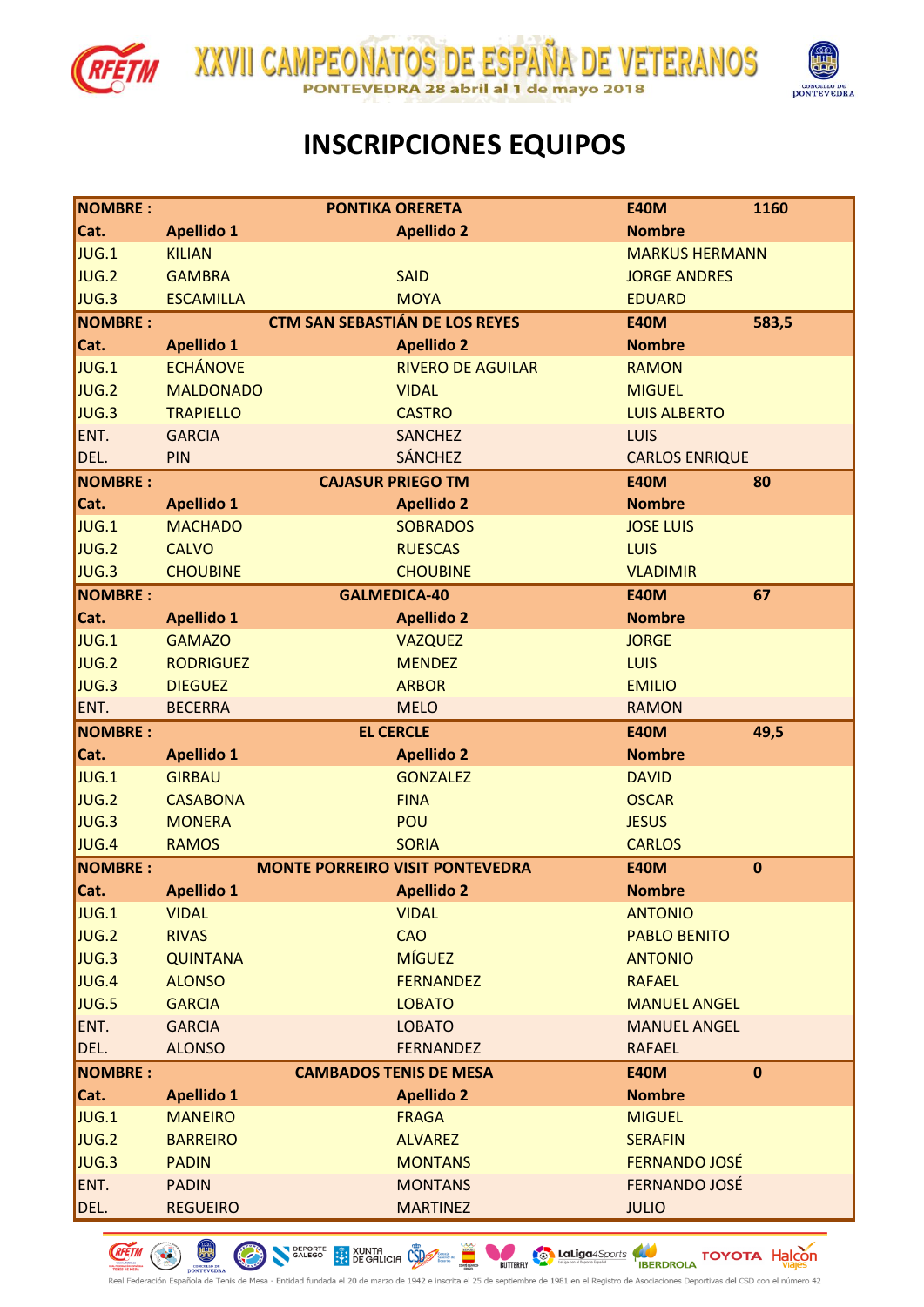





#### **INSCRIPCIONES EQUIPOS**

| NOMBRE :       |                   | <b>CTM PROGRESO</b>                   | <b>E50M</b>             | 1457        |
|----------------|-------------------|---------------------------------------|-------------------------|-------------|
| Cat.           | <b>Apellido 1</b> | <b>Apellido 2</b>                     | <b>Nombre</b>           |             |
| JUG.1          | <b>DIAMANDI</b>   |                                       | <b>0 GHERASIM</b>       |             |
| JUG.2          | <b>MONCHO</b>     | <b>RAYNAUD</b>                        | <b>JAIME</b>            |             |
| JUG.3          | ÁVILA             | <b>MELINS</b>                         | <b>JOSÉ MANUEL</b>      |             |
| JUG.4          | <b>MAESTU</b>     | <b>UNTURBE</b>                        | <b>CEFERINO</b>         |             |
| <b>NOMBRE:</b> |                   | <b>CTM SAN SEBASTIÁN DE LOS REYES</b> | <b>E50M</b>             | 1063        |
| Cat.           | <b>Apellido 1</b> | <b>Apellido 2</b>                     | <b>Nombre</b>           |             |
| JUG.1          | <b>ECHÁNOVE</b>   | <b>RIVERO DE AGUILAR</b>              | <b>MIGUEL</b>           |             |
| JUG.2          | <b>LOPEZ</b>      | <b>SANCHEZ</b>                        | <b>FRANCISCO JAVIER</b> |             |
| JUG.3          | <b>BELLOSO</b>    | <b>FERNANDEZ</b>                      | <b>PABLO</b>            |             |
| ENT.           | <b>GARCIA</b>     | <b>SANCHEZ</b>                        | <b>LUIS</b>             |             |
| DEL.           | PIN               | <b>SÁNCHEZ</b>                        | <b>CARLOS ENRIQUE</b>   |             |
| <b>NOMBRE:</b> |                   | <b>CT BARCINO</b>                     | <b>E50M</b>             | 525         |
| Cat.           | <b>Apellido 1</b> | <b>Apellido 2</b>                     | <b>Nombre</b>           |             |
| JUG.1          | <b>SOISA</b>      | <b>ORDOÑEZ</b>                        | <b>PEDRO</b>            |             |
| JUG.2          | <b>CAUDET</b>     | <b>TELLONS</b>                        | <b>ROMAN</b>            |             |
| JUG.3          | <b>TORRES</b>     | LUZ                                   | <b>ESTEVE</b>           |             |
| JUG.4          | PEÑA              | <b>PEREZ</b>                          | <b>CLEMENTE</b>         |             |
| JUG.5          | <b>CHAUME</b>     | <b>BLANCO</b>                         | <b>ARTURO</b>           |             |
| ENT.           | <b>MANJON</b>     | <b>MARTINEZ</b>                       | <b>JULIO</b>            |             |
| DEL.           | <b>CAUDET</b>     | <b>TELLONS</b>                        | <b>ROMAN</b>            |             |
| <b>NOMBRE:</b> |                   | <b>PMD GIBRALEON</b>                  | <b>E50M</b>             | $\mathbf 0$ |
| Cat.           | <b>Apellido 1</b> | <b>Apellido 2</b>                     | <b>Nombre</b>           |             |
| JUG.1          | <b>HEREDIA</b>    | <b>LARIOS</b>                         | <b>JOSE MARIA</b>       |             |
| JUG.2          | <b>MORALES</b>    | <b>VALVERDE</b>                       | <b>ENRIQUE JOSE</b>     |             |
| JUG.3          | <b>GARCIA</b>     | <b>PEREZ</b>                          | <b>JAVIER</b>           |             |
| <b>NOMBRE:</b> |                   | <b>CLUB ESCUELA TM GETAFE</b>         | <b>E50M</b>             | $\mathbf 0$ |
| Cat.           | <b>Apellido 1</b> | <b>Apellido 2</b>                     | <b>Nombre</b>           |             |
| JUG.1          | <b>GALERA</b>     | <b>CHISCANO</b>                       | <b>MARÍA DEL CARMEN</b> |             |
| JUG.2          | <b>CASANOVA</b>   | <b>NAVARRO</b>                        | <b>LUCIO</b>            |             |
| JUG.3          | <b>RODRÍGUEZ</b>  | <b>MÁRQUEZ</b>                        | <b>FRANCISCO</b>        |             |
| NOMBRE :       |                   | <b>CAMBADOS TENIS DE MESA</b>         | <b>E50M</b>             | $\mathbf 0$ |
| Cat.           | <b>Apellido 1</b> | <b>Apellido 2</b>                     | <b>Nombre</b>           |             |
| JUG.1          | <b>REGUEIRO</b>   | <b>MARTINEZ</b>                       | <b>ANTONIO ANGEL</b>    |             |
| JUG.2          | <b>REGUEIRO</b>   | <b>MARTINEZ</b>                       | <b>JULIO</b>            |             |
| JUG.3          | <b>VIDAL</b>      | <b>DAPORTA</b>                        | <b>JORGE JUAN</b>       |             |
| ENT.           | <b>BARREIRO</b>   | <b>ALVAREZ</b>                        | <b>ENRIQUE</b>          |             |
| DEL.           | <b>REGUEIRO</b>   | <b>MARTINEZ</b>                       | <b>JULIO</b>            |             |

SALEGO **EPORTE** XUNTA COM

 $\bigodot$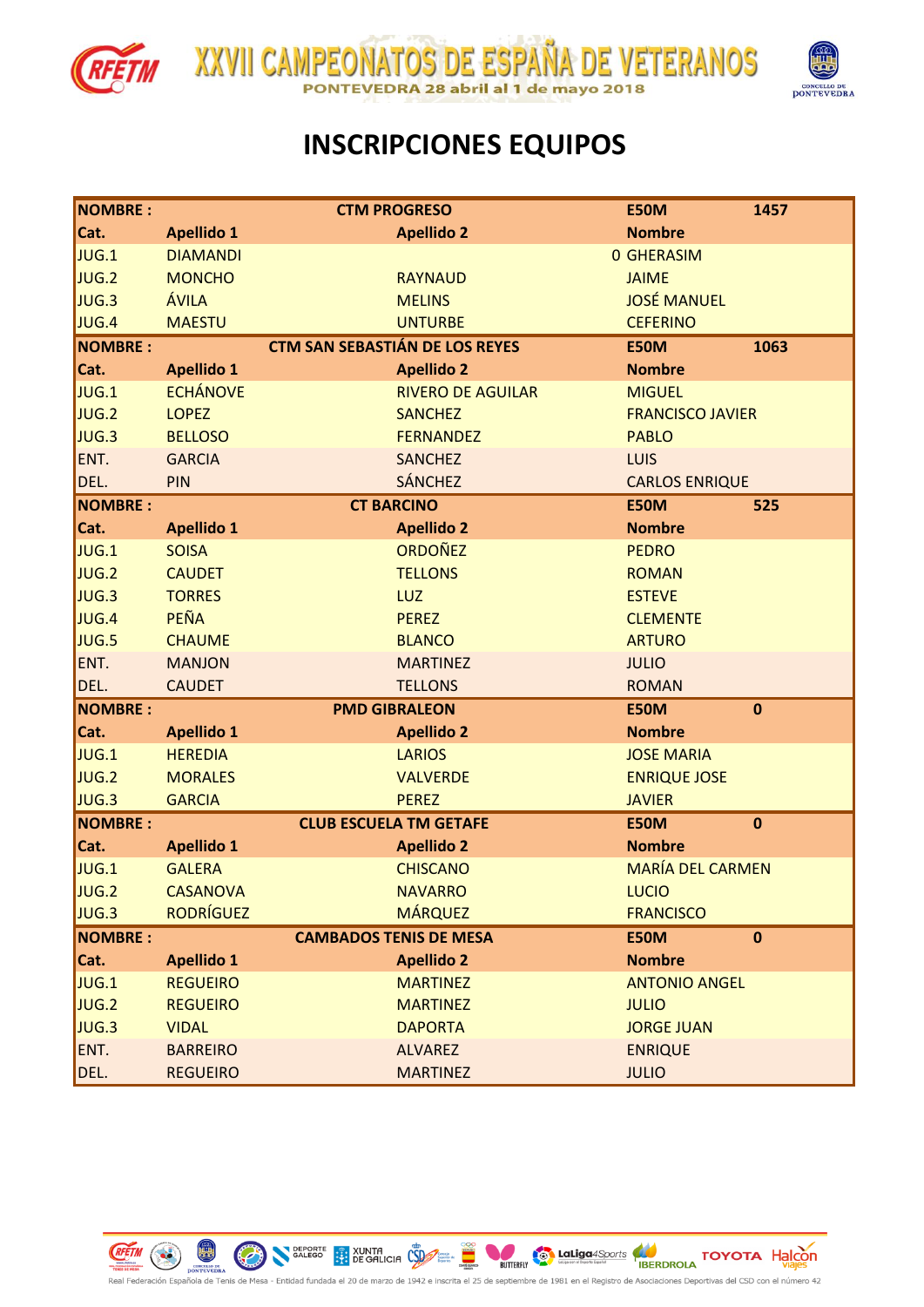





## **INSCRIPCIONES EQUIPOS**

| <b>NOMBRE:</b> |                                | <b>CTT CARDEDEU</b>                     | <b>E60M</b>                    | 771  |
|----------------|--------------------------------|-----------------------------------------|--------------------------------|------|
| Cat.           | <b>Apellido 1</b>              | <b>Apellido 2</b>                       | <b>Nombre</b>                  |      |
| JUG.1          | <b>AZCON</b>                   | <b>BIETO</b>                            | <b>JOAQUIN</b>                 |      |
| JUG.2          | <b>CARMONA</b>                 | <b>RODRIGUEZ</b>                        | <b>MANUEL</b>                  |      |
| JUG.3          | <b>GUAL</b>                    | <b>REBULL</b>                           | <b>JOSEP</b>                   |      |
| JUG.4          | <b>LUCEA</b>                   | <b>SASTRE</b>                           | <b>JAVIER</b>                  |      |
| DEL.           | <b>AZCON</b>                   | <b>BIETO</b>                            | <b>JOAQUIN</b>                 |      |
| <b>NOMBRE:</b> |                                | <b>CTM SAN SEBASTIÁN DE LOS REYES</b>   | <b>E60M</b>                    | 512  |
| Cat.           | <b>Apellido 1</b>              | <b>Apellido 2</b>                       | <b>Nombre</b>                  |      |
| JUG.1          | <b>GARCIA</b>                  | <b>CATALA</b>                           | <b>RICARDO</b>                 |      |
| JUG.2          | <b>MENDIGUREN</b>              | <b>GARCIA</b>                           | <b>FRANCISCO JAVIER</b>        |      |
| <b>NOMBRE:</b> |                                | <b>EL CENTRE</b>                        | <b>E60M</b>                    | 445  |
| Cat.           | <b>Apellido 1</b>              | <b>Apellido 2</b>                       | <b>Nombre</b>                  |      |
| JUG.1          | <b>GARRIGA</b>                 | <b>MINGUELL</b>                         | <b>ALBERT</b>                  |      |
| JUG.2          | <b>VIADE</b>                   | <b>RIART</b>                            | <b>ANTONIO</b>                 |      |
| JUG.3          | <b>LARRIBA</b>                 | <b>IBAÑEZ</b>                           | <b>LUIS</b>                    |      |
| <b>NOMBRE:</b> |                                | <b>CTM SAN SEBASTIÁN DE LOS REYES B</b> | <b>E60M</b>                    | 86,5 |
|                |                                |                                         |                                |      |
| Cat.           | <b>Apellido 1</b>              | <b>Apellido 2</b>                       | <b>Nombre</b>                  |      |
| JUG.1          | <b>PASCUAL</b>                 | <b>VILLAR</b>                           | <b>JESUS</b>                   |      |
| JUG.2          | <b>GARCIA</b>                  | <b>SANCHEZ</b>                          | <b>LUIS</b>                    |      |
| JUG.3          | <b>BUSTAMANTE</b>              | <b>GONZALEZ</b>                         | <b>JUAN</b>                    |      |
| <b>NOMBRE:</b> |                                | <b>CAMBADOS TENIS DE MESA</b>           | <b>E60M</b>                    | 84   |
| Cat.           | <b>Apellido 1</b>              | <b>Apellido 2</b>                       | <b>Nombre</b>                  |      |
| JUG.1          | <b>BARREIRO</b>                | <b>ALVAREZ</b>                          | <b>ENRIQUE</b>                 |      |
| JUG.2          | <b>PADIN</b>                   | <b>OUBIÑA</b>                           | <b>RAMON</b>                   |      |
| ENT.           | <b>BARREIRO</b>                | <b>ALVAREZ</b>                          | <b>ENRIQUE</b>                 |      |
| DEL.           | <b>REGUEIRO</b>                | <b>MARTINEZ</b>                         | <b>JULIO</b>                   |      |
| <b>NOMBRE:</b> |                                | <b>GALMEDICA-60</b>                     | <b>E60M</b>                    | 57   |
| Cat.           | <b>Apellido 1</b>              | <b>Apellido 2</b>                       | <b>Nombre</b>                  |      |
| JUG.1          | <b>GOMEZ</b>                   | <b>GONZALEZ</b>                         | <b>ANTONIO</b>                 |      |
| JUG.2<br>ENT.  | <b>LOPEZ</b><br><b>BECERRA</b> | <b>GONZALEZ</b><br><b>MELO</b>          | <b>ANTONIO</b><br><b>RAMON</b> |      |



 $\begin{pmatrix} 1 \\ 2 \end{pmatrix}$